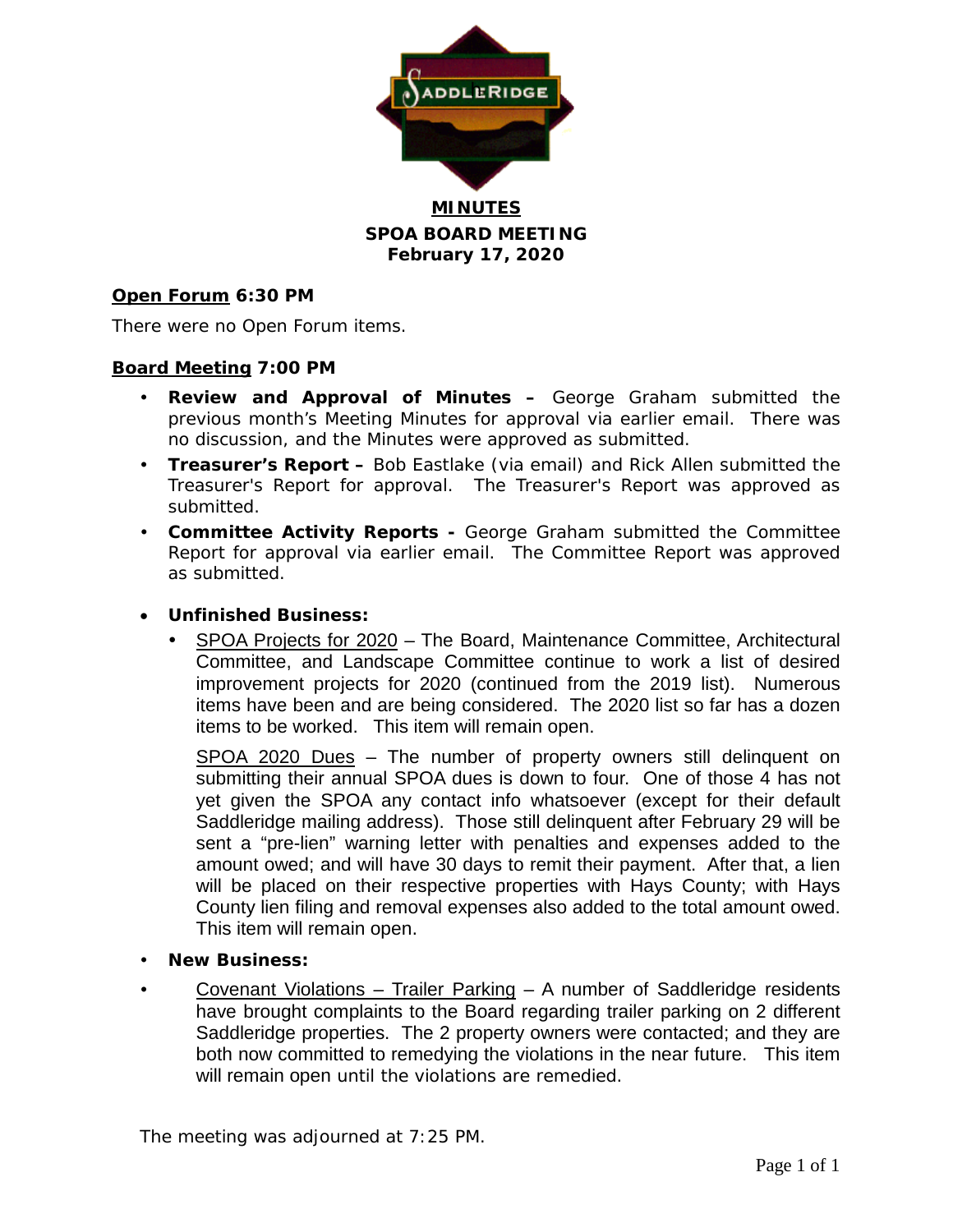## **SPOA Balance Sheet** As of January 31, 2020

|                                                    | Jan 31, 20 | Jan 31, 19 | \$ Change    |
|----------------------------------------------------|------------|------------|--------------|
| <b>ASSETS</b>                                      |            |            |              |
| <b>Current Assets</b>                              |            |            |              |
| <b>Checking/Savings</b>                            |            |            |              |
| <b>Broadway Bank CD 7439</b>                       | 51,322.34  | 0.00       | 51,322.34    |
| Broadway Bank CD 7440                              | 25,138.63  | 0.00       | 25.138.63    |
| Ozona CD #305501                                   | 0.00       | 25,488.93  | $-25.488.93$ |
| Ozona CD #305552                                   | 0.00       | 25,448.78  | $-25,448.78$ |
| <b>Ozona Checking</b>                              | 32,306.10  | 25,432.92  | 6,873.18     |
| <b>Ozona Money Market</b>                          | 16.713.38  | 41,658.45  | $-24,945.07$ |
| <b>Total Checking/Savings</b>                      | 125,480.45 | 118,029.08 | 7,451.37     |
| <b>Accounts Receivable</b>                         |            |            |              |
| <b>Accounts Receivable</b>                         | $-568.59$  | -494.59    | -74.00       |
| <b>Total Accounts Receivable</b>                   | $-568.59$  | -494.59    | $-74.00$     |
| <b>Other Current Assets</b>                        |            |            |              |
| <b>Undeposited Funds</b>                           | 0.00       | 388.00     | $-388.00$    |
| <b>Total Other Current Assets</b>                  | 0.00       | 388.00     | $-388.00$    |
| <b>Total Current Assets</b>                        | 124,911.86 | 117,922.49 | 6.989.37     |
| <b>Other Assets</b><br><b>Saddleridge Property</b> | 80,500.00  | 80,500.00  | 0.00         |
|                                                    |            |            |              |
| <b>Total Other Assets</b>                          | 80,500.00  | 80,500.00  | 0.00         |
| <b>TOTAL ASSETS</b>                                | 205,411.86 | 198,422.49 | 6,989.37     |
| <b>LIABILITIES &amp; EQUITY</b><br>Equity          |            |            |              |
| <b>Opening Balance Equity</b>                      | 110,823.40 | 110.823.40 | 0.00         |
| <b>Retained Earnings</b>                           | 88,668.08  | 84.612.19  | 4.055.89     |
| <b>Net Income</b>                                  | 5.920.38   | 2,986.90   | 2,933.48     |
| <b>Total Equity</b>                                | 205,411.86 | 198.422.49 | 6.989.37     |
| <b>TOTAL LIABILITIES &amp; EQUITY</b>              | 205,411.86 | 198,422.49 | 6,989.37     |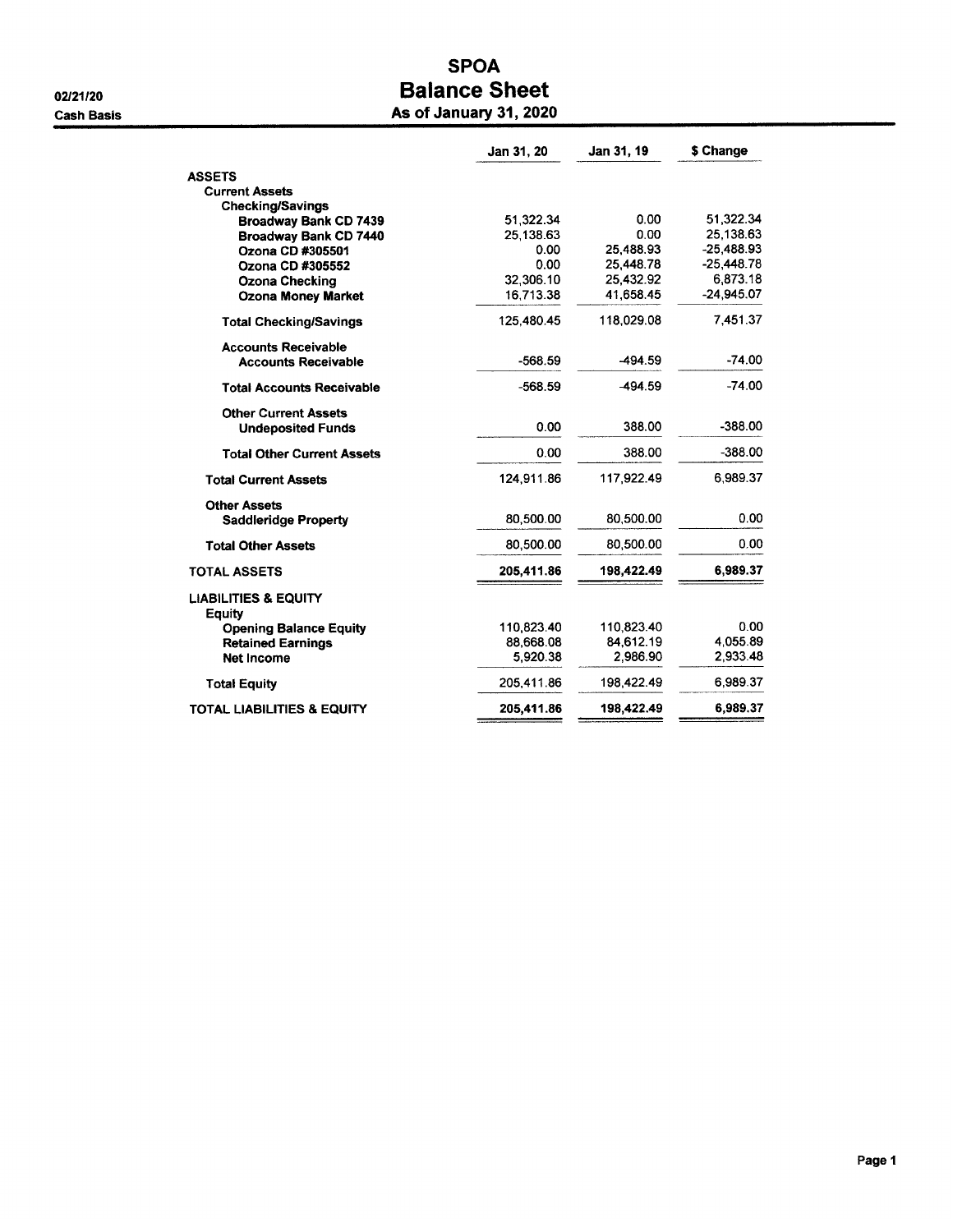11:02 AM 02/21/20

**Cash Basis** 

# Saddleridge Property Owners Association<br>Profit & Loss Budget vs. Actual<br>January 2020

|                                            | Jan 20   | <b>Budget</b> |
|--------------------------------------------|----------|---------------|
| <b>Ordinary Income/Expense</b>             |          |               |
| Income                                     |          |               |
| <b>Clubhouse Usage Fee</b>                 | 50.00    | 25.00         |
| <b>HOA Dues Collected</b>                  | 6,048.00 | 0.00          |
| <b>Interest Assessed Fees</b>              | 0.00     | 0.00          |
| Interest Income                            | 3.43     | 12.26         |
| <b>Resale Cert. Fee</b>                    | 0.00     | 50.00         |
| <b>Transfer Fees</b>                       | 50.00    | 0.00          |
| Uncategorized Income                       | 0.00     | 0.00          |
| <b>Total Income</b>                        | 6.151.43 | 87.26         |
| <b>Expense</b>                             |          |               |
| Accounting                                 |          |               |
| Accounting-Bookkeeper                      | 185.00   | 185.00        |
| <b>Total Accounting</b>                    | 185.00   | 185.00        |
| <b>Annual Septic Contract</b>              | 0.00     | 0.00          |
| <b>Bank Charges</b>                        |          |               |
| <b>Check Printing</b>                      | 0.00     | 0.00          |
| <b>Safe Deposit Box</b>                    | 40.00    | 40.00         |
| <b>Service Charges</b>                     | 0.00     | 0.00          |
| <b>Total Bank Charges</b>                  | 40.00    | 40.00         |
| <b>Clubhouse Expenses</b>                  |          |               |
| Cleaning                                   | 0.00     | 0.00          |
| <b>Furnishings</b>                         | 0.00     | 0.00          |
| Insurance                                  | 0.00     | 0.00          |
| <b>Pest Control</b>                        | 0.00     | 0.00          |
| <b>Plumbing Repairs</b>                    | 0.00     | 0.00          |
| <b>Repairs</b>                             | 0.00     | 0.00          |
| <b>Septic Cleaning and Service</b>         | 0.00     | 0.00          |
| Trash                                      | 0.00     | 0.00          |
| <b>Total Clubhouse Expenses</b>            | 0.00     | 0.00          |
| <b>Food for Saddleridge Meetings</b>       |          |               |
| <b>Food for Annual BBQ</b>                 | 0.00     | 0.00          |
| Neighborhood Watch                         | 0.00     | 0.00          |
|                                            |          | 0.00          |
| <b>Total Food for Saddleridge Meetings</b> | 0.00     |               |
| <b>Improvements</b><br>Landscaping         |          |               |
| <b>Entrance</b>                            | 0.00     | 0.00          |
| Lighting                                   | 0.00     | 0.00          |
| <b>Total Landscaping</b>                   | 0.00     | 0.00          |
| <b>Total Improvements</b>                  | 0.00     | 0.00          |
| <b>Insurance-HOA Liability</b>             | 0.00     | 0.00          |
| Insurance, D&O                             | 0.00     | 0.00          |
| <b>Lawn Maintenance</b>                    | 0.00     | 0.00          |
| <b>Legal-Attorney Fees</b>                 | 0.00     | 0.00          |
| <b>Mailings</b>                            |          |               |
| <b>Box 924</b>                             | 0.00     | 0.00          |
| <b>Mailings - Other</b>                    | 0.00     | 128.00        |
| <b>Total Mailings</b>                      | 0.00     | 128.00        |
| <b>Miscellaneous</b>                       |          |               |
| <b>Legal Records</b>                       | 0.00     | 0.00          |
| <b>Miscellaneous - Other</b>               | 6.05     | 0.00          |
|                                            |          |               |
| <b>Total Miscellaneous</b>                 | 6.05     | 0.00          |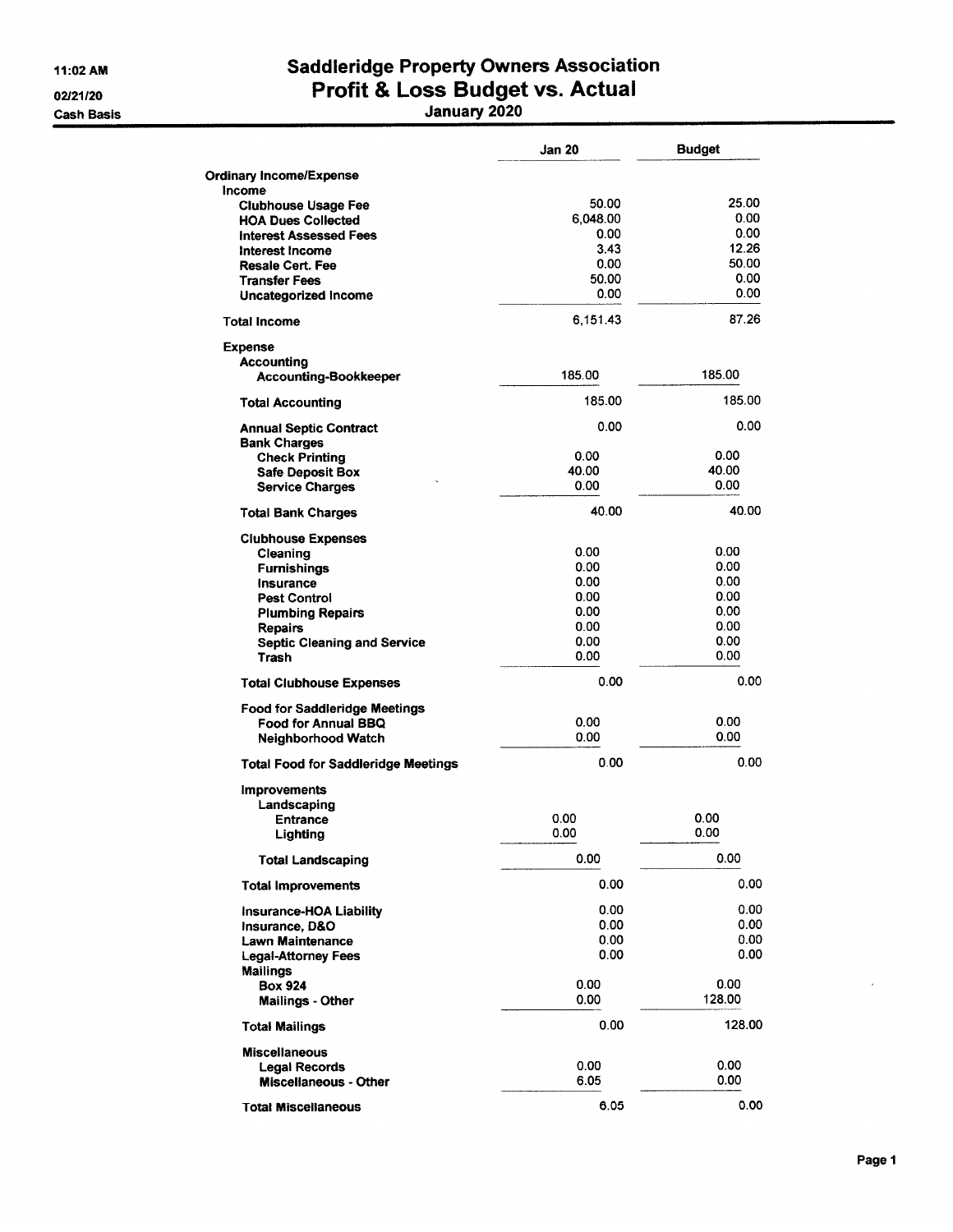# Saddleridge Property Owners Association<br>Profit & Loss Budget vs. Actual<br>January 2020

|                                     | <b>Jan 20</b> | <b>Budget</b> |
|-------------------------------------|---------------|---------------|
| <b>Neighborhood Watch</b>           | 0.00          | 89.38         |
| <b>PEC Electricity</b>              | 0.00          | 129.00        |
| <b>Reconciliation Discrepancies</b> | 0.00          | 0.00          |
| <b>Taxes</b>                        | 0.00          | 2.093.67      |
| <b>Web Hosting Fees</b>             | 0.00          | 0.00          |
| <b>Total Expense</b>                | 231.05        | 2.665.05      |
| <b>Net Ordinary Income</b>          | 5,920.38      | $-2.577.79$   |
| Net Income                          | 5,920.38      | $-2.577.79$   |
|                                     |               |               |